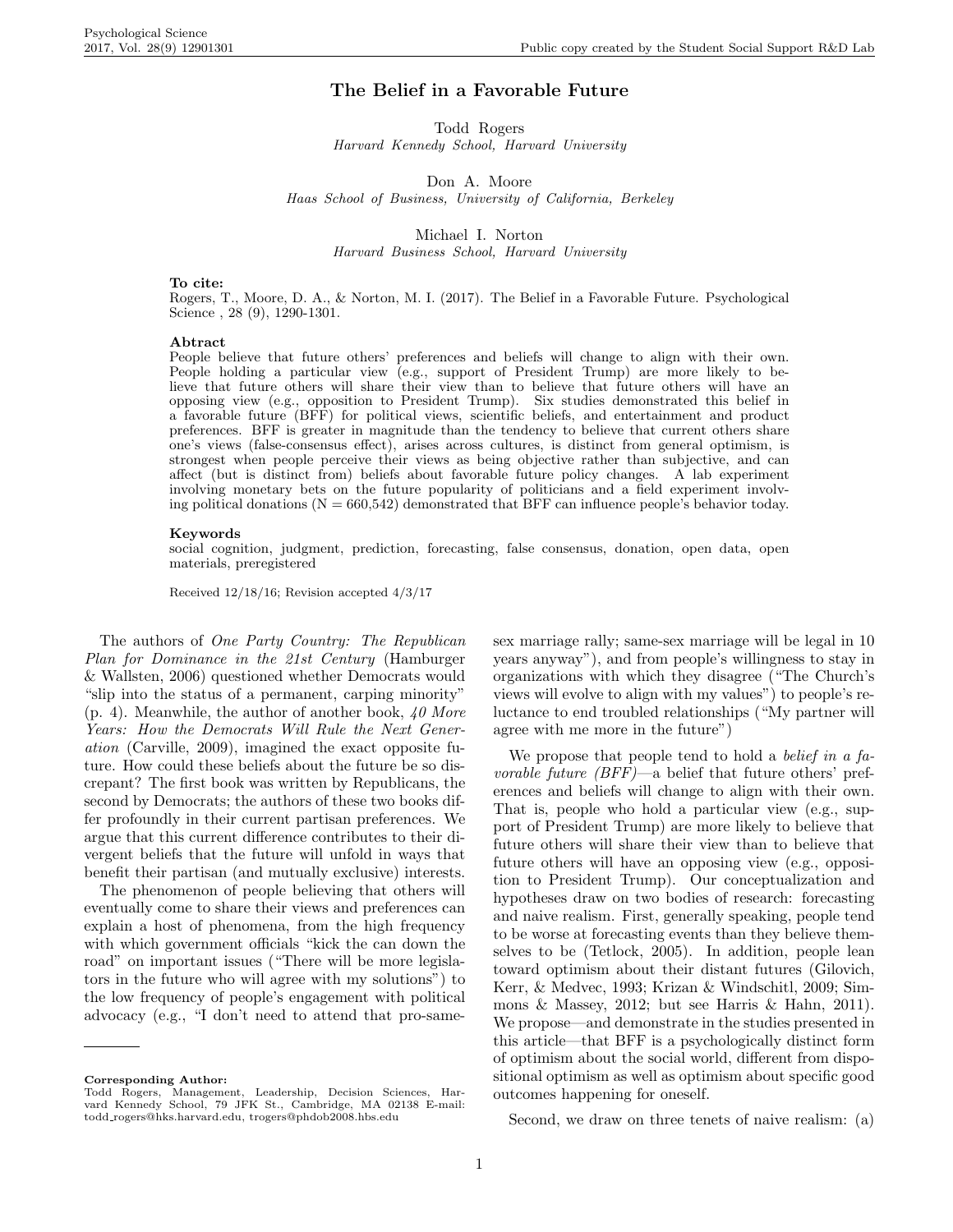| Issue                                    | Current view                                                       | Belief about the future                                                                                            |
|------------------------------------------|--------------------------------------------------------------------|--------------------------------------------------------------------------------------------------------------------|
| Abortion                                 | Should legal abortions be easier or<br>harder for a woman to have? | In 20 years, will more Americans prefer for legal<br>abortions to be easier or harder?                             |
| Same-sex marriage                        | Should same-sex marriage be easier or<br>harder?                   | In 20 years, will more Americans prefer for same-sex<br>marriage to be easier or harder?                           |
| Anthropogenic climate<br>change          | Are humans causing global<br>temperature changes or not?           | In 20 years, will more or fewer Americans believe<br>humans are causing global temperature changes?                |
| Political ideology                       | Are you politically liberal, moderate,<br>or conservative?         | In 20 years, will a larger or smaller proportion of Americans<br>be politically answer to current-view question.   |
| Party affiliation                        | Are you a Democrat, Republican,<br>or Independent?                 | In 20 years, will a larger or smaller proportion of Americans<br>be politically answer to current-view question.   |
| Support for President<br>Trump           | Do you support President Trump?                                    | In one year, will Trump support increase or decrease?                                                              |
| National Basketball<br>Association (NBA) | Are you a fan of the NBA or not?                                   | In five years, will more or fewer Americans be fans of<br>the NBA?                                                 |
| Soda                                     | Do you prefer Coca-Cola or Pepsi?                                  | In 20 years, will more people prefer Coca-Cola over Pepsi, or<br>will more prefer Pepsi over Coca-Cola?            |
| Phone operating system                   | Do you prefer the Android or Apple<br>mobile operating system?     | In 5 years, will Android be more widely used compared to<br>Apple, or will Apple be more widely used than Android? |

Table 1. Abbreviated Versions of Belief-in-a-Favorable-Future Questions From Study 1

I perceive the world objectively, (b) rational others must see the world as I do, and (c) those who disagree with me are uninformed, irrational, or biased (Ross & Ward, 1996). A consequence of naive realism is that people tend to project their beliefs, attributes, and preferences onto other people (Marks & Miller, 1987; Monin & Norton, 2003; Robbins & Krueger, 2005; Ross, Green, & House, 1977). Such social projection—sometimes called the false-consensus effect  $(FCE)^1$  —has been traced to people's tendency to anchor on themselves to understand unknown others (Epley, Morewedge, & Keysar, 2004; Marks & Miller, 1985). The FCE can lead people with opposing views to hold diametrically opposed beliefs about the likely views of other people. For example, liberal and conservative Christians both project that Jesus Christ would hold their (mutually incompatible) political views if he were on earth today (Ross, Lelkes, & Russell, 2012).

The FCE arises, in part, because people view their own beliefs as the most sensible, which leads them to infer that people who disagree are uninformed, irrational, or biased (Pronin, Lin, & Ross, 2002). We predict that BFF will be larger in magnitude than the FCE for two reasons. First, social projection tends to be larger when others' beliefs cannot be directly observed (Vazire, 2010), and future others' beliefs are, by definition, not directly observable now. Second, because people tend to believe that their current views are the most accurate and true, they are likely to believe that people who disagree will have opportunities to "discover" the truth between now and the future. People tend to believe that they perceive the world in an unbiased fashion; consequently, we also predict that BFF will be stronger for beliefs that people view as being based on objective facts relative to beliefs people view as reflective of subjective taste. Finally, we predict that holding a BFF— believing that others will

eventually "come around" to share one's current view can influence people's behavior in the present.

# Study 1: BFF Across Scientific Beliefs and Political, Entertainment, and Product Preferences

## Method

Participants. We recruited 254 participants (mean age =  $35.89$  years,  $SD = 11.82$ ;  $43\%$  female) on Amazon's Mechanical Turk (MTurk), restricted to respondents located in the United States. The sample size of 250 was decided ex ante, informed by a pilot study.

**Design.** Participants answered two blocks of questions regarding nine topics: abortion, same-sex marriage, climate change, ideology, party affiliation, support of President Trump, soda, the National Basketball Association (NBA), and phone preferences. One block of questions asked participants to report their own views on the nine topics. The second block of questions asked participants to report on the future opinions of others. Table 1 shows abbreviated versions of the questions and response options (for the exact text of the questions asked and the distributions across response options for each question pair, see the Supplemental Material available online). Block order was counterbalanced for all questions except for ideology and party affiliation. The ideology and party affiliation questions were not counterbalanced because the "current views" question had to be asked first so that each participant's individual current view could be inserted into his or her respective "Beliefs about the Future" question.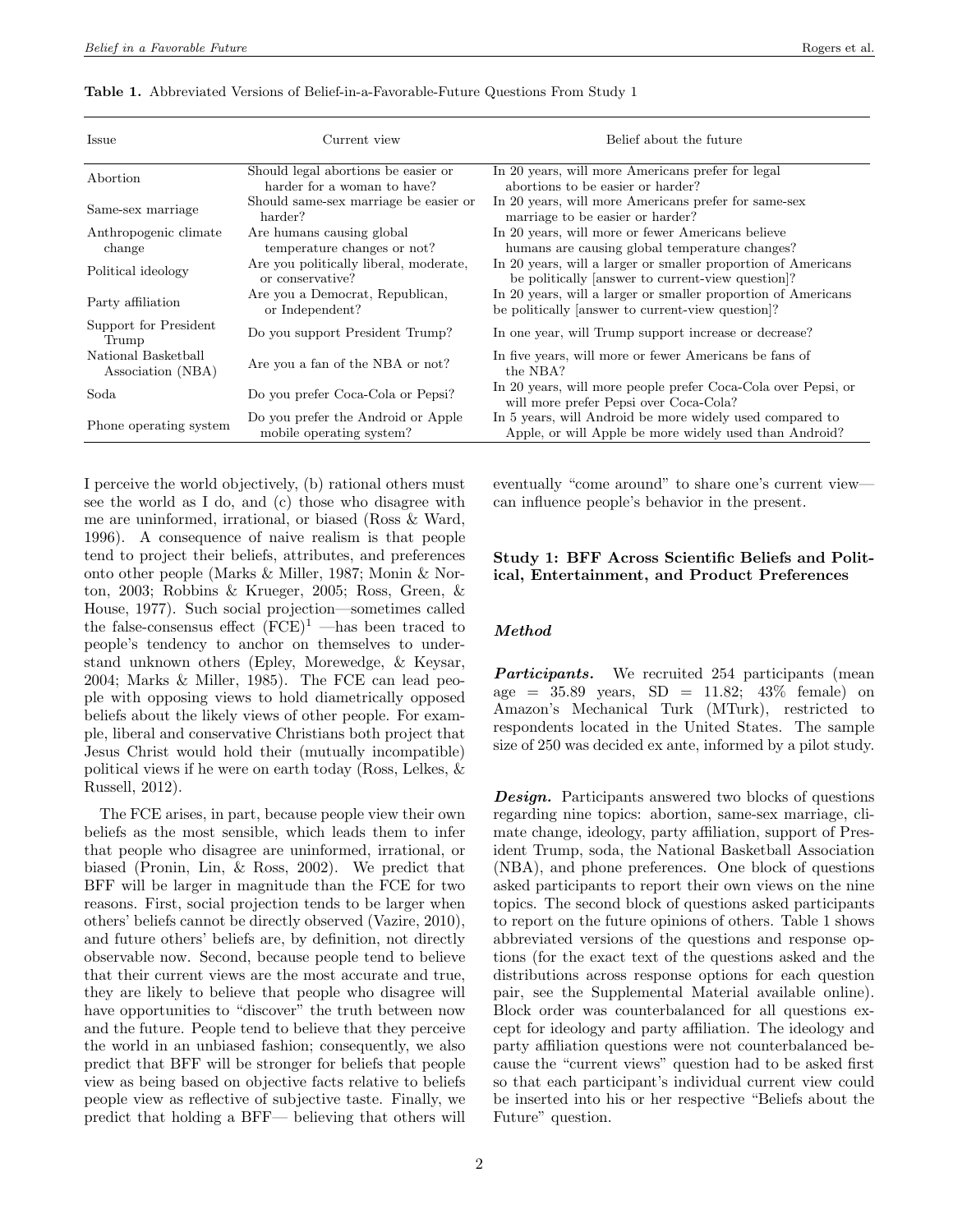### Results

We quantified BFF by estimating the degree to which people's current beliefs drove their beliefs about the future. For example, consider the abortion question (see Table 1): A BFF effect would mean that people who currently prefer that abortion be easier to access would believe that, in the future, there will be more people who support easier access to abortion than currently support more difficult access to abortions. Indeed, 91% of people who supported easier access to abortion predicted that, in the future, more people will support easier access to abortions (Fig. 1); by contrast, only 47% of people who supported more difficult access to abortion predicted easier access to abortion.

We calculated the percentage of respondents who predicted a future that favors their current preferences by coding participants as 1 if they believed that more future others will hold their current view than do today and 0 if they believed that fewer future others will hold their current view than do today. If there were no predictable changes over time, all possible outcomes would be equally likely, which implies that 50% of participants would demonstrate BFF for these two responseoption questions. In fact, BFF was evident for all topics: Kruskal-Wallis  $\chi^2$  (2, N = 254) = 13.69, p = .001, for party affiliation; Kruskal-Wallis  $\chi^2$  (2, N = 254) = 31.4,  $p < .001$ , for ideology; and Kruskal-Wallis  $\chi^2$  (1, N =  $254$ ) > 13,  $p < .001$ , for all other topics. (For complete crosstabulations, see the Supplemental Material.) Block order had no effect on any of the analyses.

### Discussion

Study 1 provided evidence that BFF emerges for political views, scientific beliefs, entertainment preferences, and product preferences.

### Study 2: BFF, FCE, Optimism, and Real Money

In Study 2, we had two goals. First, we tested whether BFF was larger than the FCE and whether it was distinct from multiple forms of optimism. Second, we included monetary stakes to determine whether BFF affected consequential decisions made in the present.

#### Method

**Participants.** Our preregistered research plan called for 600 participants recruited via MTurk. We based this number on results from a pilot study. We ultimately recruited 602 participants (mean age = 36.4 years, SD  $= 12.0$ ; 46% female). We required that participants be located in the United States, and they were paid \$0.50 for participating.

**Design.** Two question blocks appeared in random order. The reporting block included four measures:

- 1. "Do you support Donald Trump?" ("yes" or "no")
- 2. "What percent of the MTurkers who complete this survey will respond to the previous question by saying that they support Trump?" (slider on a scale from 0 to 100)
- 3. "A YEAR FROM NOW, how will support for Trump among MTurkers change?" ("greater" or "less")
- 4. "A YEAR FROM NOW, what percentage of MTurkers will support Trump?" (slider on a scale from 0 to 100)

The betting block informed participants that they would receive a future bonus, the value of which depended on changes in support for Trump among surveyed MTurkers. Our manipulation of bet direction varied which direction of change in support for Trump would be rewarded. For half of the participants, the future bonus increased by \$0.01 for each 1% increase in support for Trump. For the other half, the future bonus increased by \$0.01 for each 1% decrease in support for Trump. Participants estimated the value of this future bonus in a year's time. To motivate accuracy, we informed participants that estimates within \$0.05 of the true value would earn an additional \$1 accuracy bonus.

Finally, participants took the Life Orientation Test-Revised (LOT-R; Scheier, Carver, & Bridges, 1994) and reported their age and gender.

#### Results

FCE. Results were consistent with the FCE. Trump supporters believed that there were currently more Trump supporters  $(M = 49\%)$  than did Trump detractors  $(M = 37\%)$ ,  $t(602) = -8.70$ ,  $p < .001$ . This replicates the pattern of typical FCE research: estimates of the beliefs of populations tend to be anchored in the direction of participants' own beliefs. Note that we did not examine whether any consensus effect observed was an actual error or was "truly false" (Dawes, 1989).

**Optimism.** Did optimism that participants' bets would make money in the future predict participants' estimates of their future bonuses? We tested this in two ways. First, we examined the correlation between trait optimism (LOT-R scores) and the estimated future bonus among the subset of participants for whom the bet direction was compatible with their Trump preferences. The correlation was not significant,  $r(352) = .022$ ,  $p = .68$ . Second, we tested for the presence of optimism that participants' bets would make money by examining whether our manipulation of bet direction affected participants' predictions about future support for Trump.

We considered optimism that participants' bets would make money was present if participants believed that support for Trump would change in the next year, such that their future bonus would increase, regardless of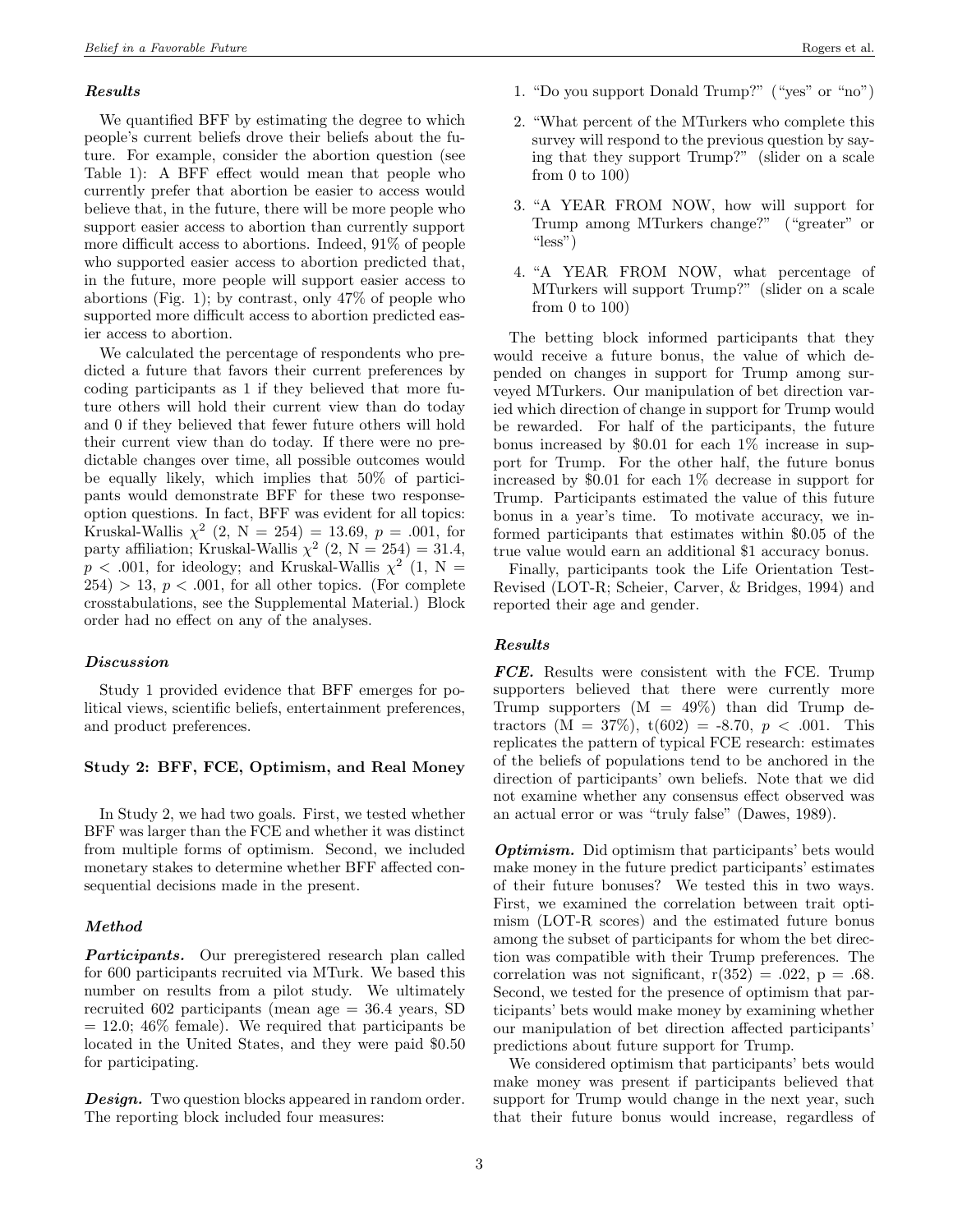

Fig. 1. Results from Study 1: percentage of respondents who had a belief in a favorable future, presented separately for each topic. Asterisks indicate that significantly more respondents had a belief in a favorable future than would be expected by chance (\* $p \leq .001$ ). NBA = National Basketball Association. Error bars represent  $\pm 1SE$ .

whether their support for Trump was compatible with the future-bonus incentive. This meant that participants who would receive a larger future bonus if support for Trump increased would estimate its value reflecting the belief that support for Trump would increase. Conversely, participants who would receive a larger future bonus if support for Trump decreased would estimate its value reflecting the belief that support for Trump would decrease.

We conducted an independent samples t test comparing the two bonus direction conditions. The dependent variable was participants' forecasted change in support for Trump, as measured by their estimate of the value of their future bonus in 1 year elicited in the incentive-compatible prediction block. Participants showed optimism that their bets would make money in the future: Those rewarded if support for Trump increased predicted a greater increase in support (M  $= 7.76\%$  compared with those rewarded if support for Trump decreased  $(M = -10.31\%), t(602) = -18.43,$  $p < .001$ .

**BFF.** There were two ways to test for the presence of BFF in this study. The first was akin to the way in which BFF was analyzed in Study 1: Among current Trump supporters and current Trump detractors, which group thought there would be a greater increase in support for Trump in 1 year? Analyzing Question 3 in the reporting block (which had only two response options) showed that 83% of Trump supporters and 23% of Trump detractors predicted that support for Trump would go up in 1 year, Kruskal-Wallis  $\chi^2$  (1, N = 602) = 200.95, p < .001.

The second way to test for the presence of BFF involved reported beliefs about the percentage of future

Americans who would support Trump in 1 year. For Question 4 (which is a continuous measure), we considered BFF to be present if, compared with current Trump detractors, current Trump supporters predicted greater support for Trump in 1 year. This prediction was confirmed: Trump supporters believed that the percentage of Americans supporting Trump in 1 year would go up to 57%, whereas Trump detractors believed it would decline to 29%,  $t(600) = -18.50, p < .001$ .

**BFF** versus optimism. BFF is a form of optimism in which people believe that other people's views will change in the future in ways that align with their own current views; it is distinct from optimism that good outcomes will generally happen. Accordingly, our findings showed that participants bet that their future bonuses would be worth more if the bonuses were compatible with their support or lack thereof for Trump than if the bonuses were incompatible with their Trump preference. We tested this with a 2 (bet direction: increased support for Trump rewarded, decreased support for Trump rewarded)  $\times$  2 (support for Trump: supporter, detractor) between-subjects analysis of covariance, and we controlled for LOT-R scores. The two-way interaction was significant,  $F(1, 597) = 22.74, p < .001$ . The means are shown in Figure 2. There were no significant main effects of either bet direction,  $F(1, 597) = 2.95$ ,  $p = .09$ , or support for Trump,  $F(1, 597) = 0.80$ ,  $p = .38$ . The key result, the two-way interaction, remained significant when a simple  $2 \times 2$  analysis of variance (ANOVA) was conducted without controlling for LOT-R scores, F(1, 598)  $= 22.8, p < .001.$ 

To understand this result, consider the means reflected in Figure 2. Among participants who would be rewarded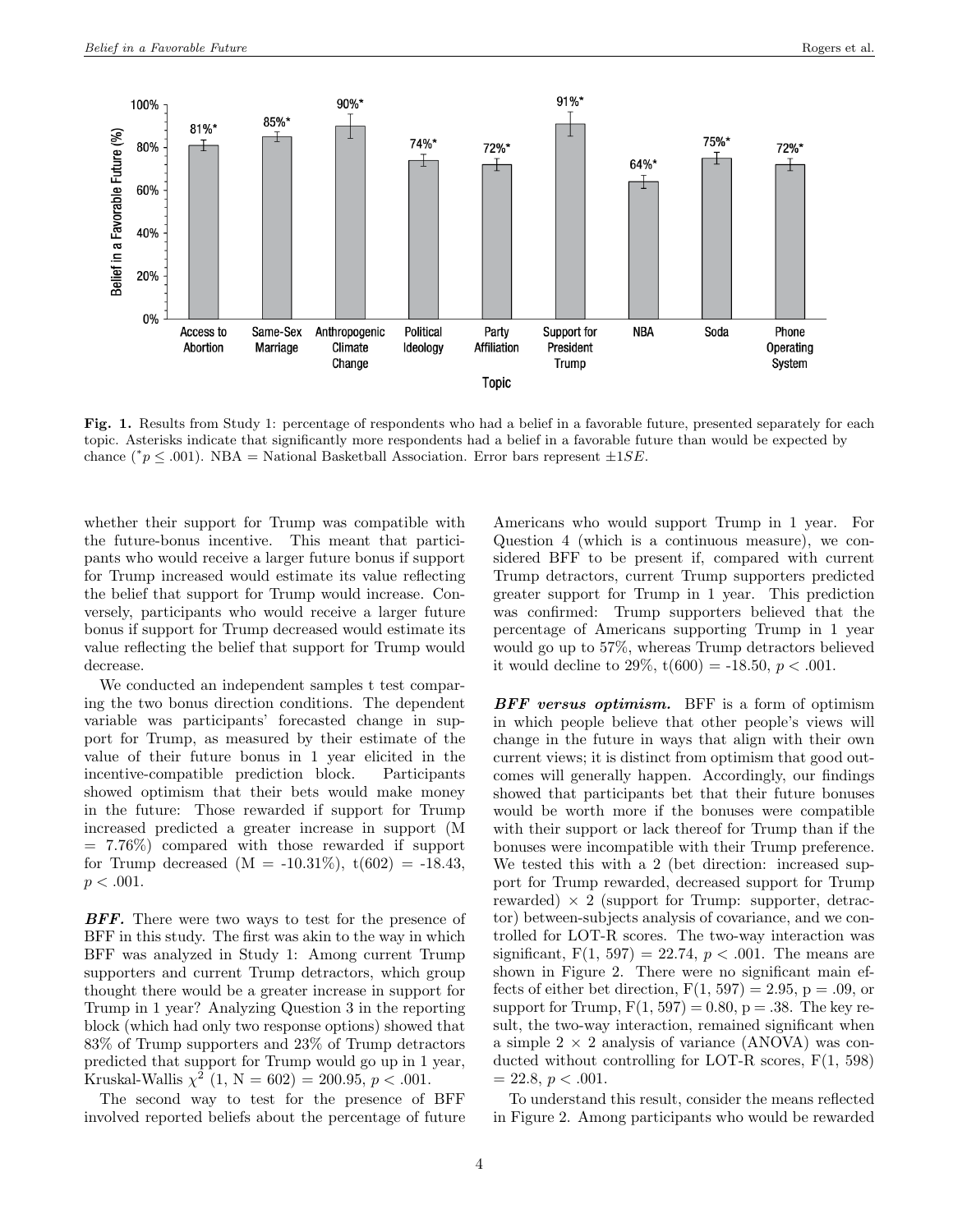

Fig. 2. Results from Study 2: the relationship between estimated value of a future bonus and whether that bonus would come from increased or decreased support for Trump, presented separately for Trump supporters and Trump detractors. Error bars represent 1 SE.

if support for Trump increased, Trump supporters bet more money that his support would increase than did Trump detractors; note that even Trump detractors bet that support for Trump would increase. This reflected optimism that the outcome would generally benefit them. Critically, among the group who would make money if support for Trump increased, Trump detractors were significantly less optimistic than Trump supporters.

The reverse pattern arose when we examined participants who were rewarded if support for Trump decreased: Trump supporters bet less money that future support for Trump would decrease than did Trump detractors; note that even Trump supporters bet that support for Trump would decrease. This reflected optimism that the outcome would generally benefit them. In line with the BFF-consistent pattern observed in the other condition, among the group who would make money if support for Trump decreased, Trump supporters were significantly less optimistic than Trump detractors.

BFF versus FCE. BFF was larger than the FCE. We tested this with a 2 (support for Trump: supporter, detractor)  $\times$  2 (prediction about MTurkers: today, in 1 year) mixed ANOVA. The two-way interaction was significant,  $F(1, 600) = 126.5, p < .001$ . Although Trump supporters thought 49% of MTurkers currently support Trump, they thought 57% would support Trump in 1 year,  $t(212) = -6.88, p < .001$ . Meanwhile, Trump detractors thought 37% of MTurkers currently support Trump, and they thought 29% would support Trump in 1 year,  $t(388) = -9.43$ ,  $p < .001$  (for evidence that BFF is greater than the FCE for legalizing same-sex marriage and legalizing recreational use of marijuana, see Study S1 in the Supplemental Material).

#### Discussion

Study 2 showed that BFF was distinct from the FCE, trait optimism, and optimism that outcomes will generally benefit the self. It also showed that BFF was not just cheap talk. It emerged even when people had the opportunity for a financial bonus if they accurately predicted the beliefs of other people in the future.

### Study 3: BFF Is Robust Across Cultures

In Study 3, we assessed the robustness of BFF (for political ideology) across collectivist and individualist cultures (Triandis, 1995). Many social biases are moderated by the differences between collectivist and individualist cultures, including the FCE (Fiske & Taylor, 2013): people from collectivist cultures show greater FCE than people from individualist cultures (Park, 2012). We explored whether the pattern of greater social projection in collectivist cultures also held for BFF.

### Method

Participants. Eight hundred twenty-four participants (mean age =  $38.66$  years, SD =  $14.91$ ;  $48\%$  female) were recruited online through Global Market Research and Qualtrics and paid \$4.50 to complete the survey. Participants were recruited from two collectivist countries, China  $(n = 204)$  and Japan  $(n = 200)$ , and two individualist countries, The Netherlands  $(n = 210)$  and the United Kingdom  $(n = 210)$ . We aimed to collect 200 interviews per country (the number was decided ex ante).

**Design.** This survey was part of a larger omnibus survey that asked participants several sets of questions, including an attention check, which read, "In order to demonstrate that you have read the instructions, please ignore the question below, and simply click on 'other' and write 'cards' in the space next to it. Thank you very much. What is your marital status?" Only participants who passed the attention check at the beginning of the omnibus survey (86% of participants) were included in the analysis. A significantly lower percentage of participants from The Netherlands passed the attention check  $(79\%)$  compared with the other countries,  $t(822)$  $= 3.56, p < .001.$  (Results were substantively unchanged when we included the participants who did not pass the attention check.) The last section of the survey included all questions relating to BFF. In this section, participants answered two questions. The first was an ideology question adapted from the World Values Survey (World Values Survey Association, 2014): "The terms 'left (reformist)' or 'right (conservative)' are often used to explain a person's political standing. How about your political stance? Would you describe yourself as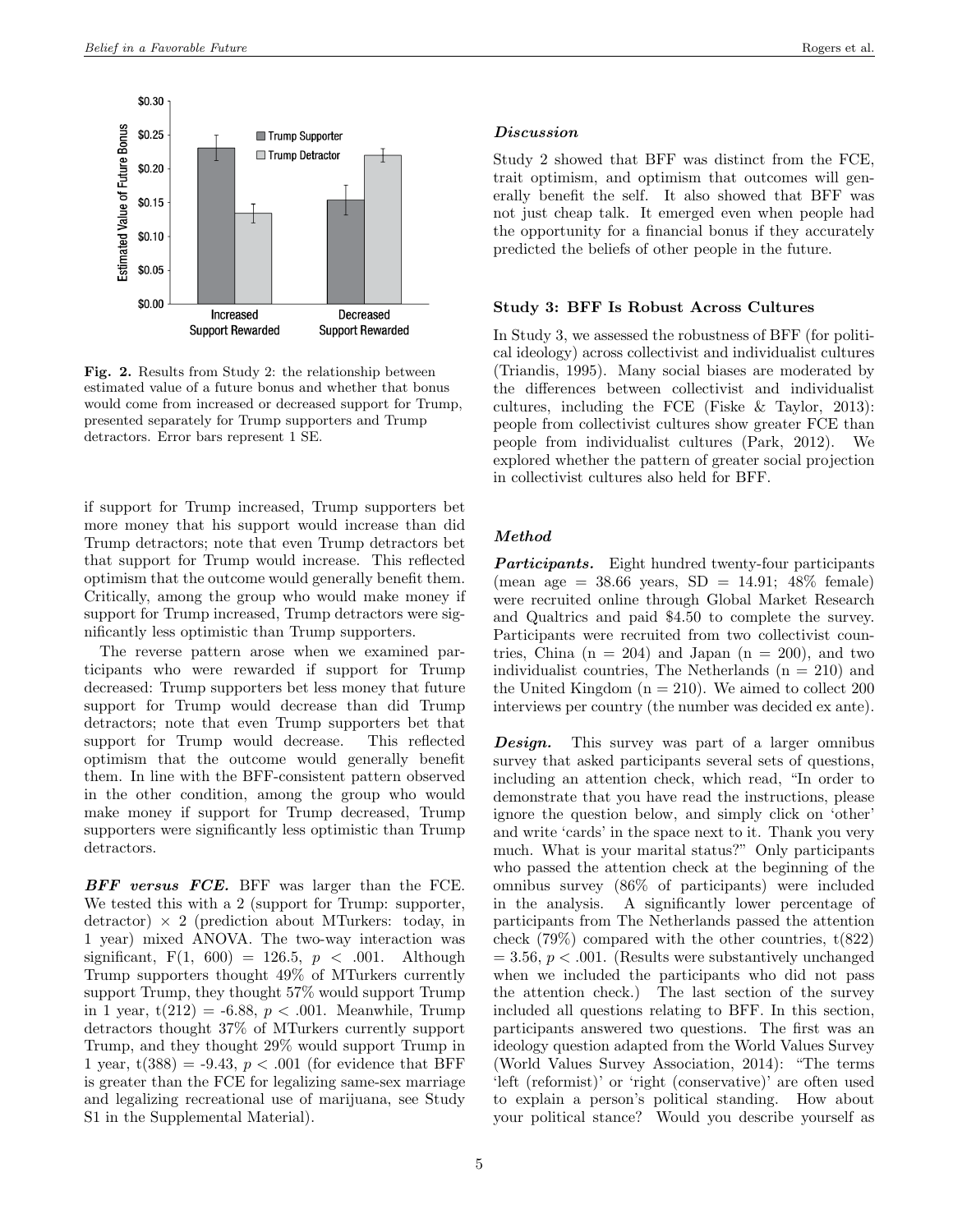left (reformist), right (conservative), or in the middle?" The second is a version of the World Values Survey question that we modified to reflect beliefs about the future (World Values Survey Association, 2014): "In 20 years (in 2035), which of the following do you think most [country name] citizens will identify as: left (reformist), right (conservative), or in the middle?"

### Results

BFF was evident in participants from each country. The aggregated data revealed consistent differences between liberals, moderates, and conservatives regarding predictions of the future, Kruskal-Wallis  $\chi^2$  (2, N = 711) = 92.17,  $p < .001$ . Overall, 62% of participants believed that in the future, their country's citizens would come to share their ideology. This was true in three of the countries—United Kingdom:  $\chi^2$  (2) = 36.9, p < .001; China:  $\chi^2$  (2) = 36.4, p < .001; Japan:  $\chi^2$  (2) = 24.5,  $p < .001$ —but not The Netherlands,  $\chi^2$  (2) = 0.74, p = .69.

For all countries, including The Netherlands, the following pattern held: Left-reformists were more likely than other people to believe that their country would become more left-reformist in the future. People in the middle (centrists) were more likely than left-reformists and right-conservatives to believe that their country would become more centrist in the future. Right conservatives were more likely than others to believe that their country would become more right-conservative in the future (see the Supplemental Material).

BFF, as measured by the percentage of respondents who thought other people would change to favor their own views, was greater among participants from collectivist countries than among participants from individualist countries, log odds =  $0.77$ , SE =  $0.16$ ,  $p < .001$  (Fig. 3). BFF remained significantly higher among participants from collectivist countries than among participants from individualist countries when we controlled for country-level variance, either by adding individual countries as covariates,  $log$  odds = 0.96, SE  $= 0.22, p < .001$ , or by clustering the standard errors by country,  $log \text{ odds} = 0.77$ ,  $SE = 0.26$ ,  $p = .003$ . If there were no predictable changes over time, each outcome would be equally likely, which would mean that roughly 33% of participants in each country would show BFF.

### Discussion

Study 3 showed that the BFF is robust across cultures. Like the FCE, the BFF is more pronounced in collectivist countries than in individualist countries. This pattern makes sense if the BFF is understood to mean that one will fit in even better in the future than one does today. Because people in collectivist cultures tend to value fitting in more than those in individualist cultures (Markus & Kitayama, 1991), fitting in in the future is probably also more highly valued in collectivist cultures than in individualist cultures. Note that this pattern further distinguishes BFF from a more general optimism, which tends to be more pronounced in individualist countries than in collectivist countries (Fischer & Chalmers, 2008).

### Study 4: Perceived Objectivity Moderates BFF

In Study 4, we tested whether BFF is larger when people believe their current views are based on objective facts as opposed to subjective tastes.

#### Method

**Participants.** Our preregistered research plan called for 300 participants to be recruited via MTurk. We ultimately recruited 308 participants. Participants received \$0.40 in compensation. Our plan led us to exclude 31 participants because we suspected that they participated more than once. After exclusion, there were 277 participants (mean age  $= 31.84$  years, SD  $= 9.67$ ; 39% female). The sample size of 300 participants was decided ex ante, informed by a pilot study.

Design. Participants wrote about their choice of mobile operating systems, and we manipulated whether the writing was subjective or objective. Participants first indicated which mobile operating system they preferred, Apple or Android. In the objective condition, participants wrote reasons why they preferred their chosen operating system. For example, participants who indicated that they preferred Apple read: "Please write 23 sentences about why a sensible person might prefer the Apple mobile operating system." In the subjective condition, participants were invited to consider why another person might prefer the opposite choice: "Please write 23 sentences about why a sensible person might instead prefer the Android mobile operating system." In a manipulation check, we asked whether operating-system preferences are subjective or objective on a scale from 0 (Purely subjective. I just like my operating system more, but sensible people could disagree) to 100 (Purely objective. The operating system I prefer is objectively superior and no sensible person would disagree).

In the key dependent measure, we asked participants to forecast which operating system would be more popular in 5 years. Because we were concerned that the manipulation could have influenced people's beliefs about the degree to which their own preferences were shared by other people, we also included a measure of the FCE: Participants estimated whether, at the time of the study, more people preferred the Apple mobile operating system or the Android mobile operating system.

### Results

The manipulation check succeeded: Participants in the objective condition rated the choice as more objective (M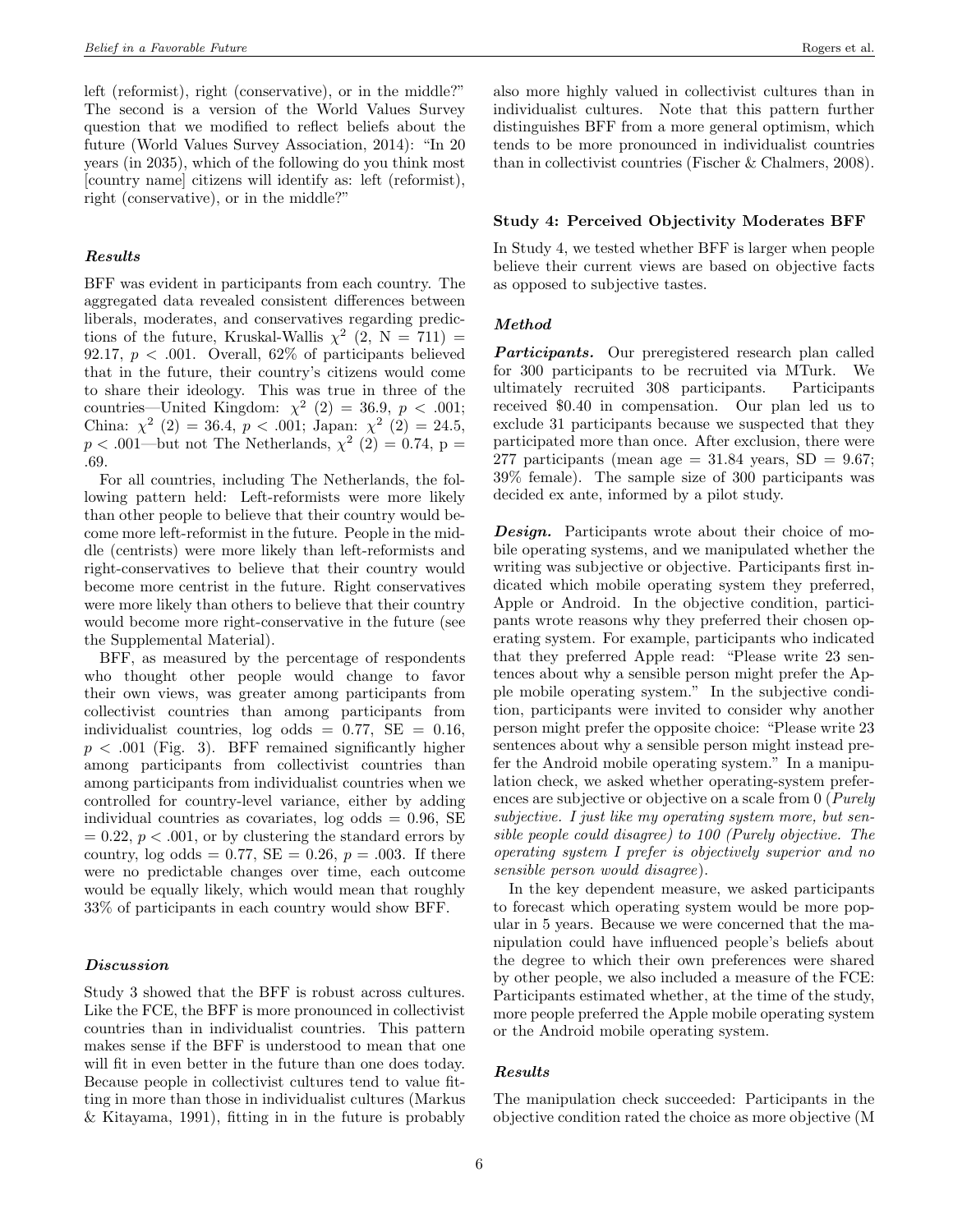

Fig. 3. Results from Study 3: percentage of respondents in each country (and across all countries) who had a belief in a favorable future, presented separately for traditionally individualist and collectivist cultures. Error bars represent 1 SE.

 $= 50.12$ ) than did those in the subjective condition (M  $= 39.62$ ,  $t(272) = -3.09$ ,  $p = .002$ . Further, we found no difference in word count of the writing samples across conditions,  $t(275) = -0.189$ ,  $p = .85$ . The majority of participants (67%) believed that their own operating-system preference was shared by other people, which is consistent with the FCE. However, an even greater percentage  $(77\%)$  displayed BFF,  $t(276) = 3.46$ ,  $p = .001$ .

Most important, the experimental manipulation had a significant effect on BFF: Participants in the objective condition displayed greater BFF (85%) than those in the subjective condition (70%),  $\chi^2$  (1, N = 277) = 8.87, p = .003. This result held when we controlled for the FCE; a logistic regression including both the experimental treatment and our measure of the FCE as predictors showed that the manipulation remains significant,  $log$  odds  $=$ 1.01,  $SE = 0.33$ ,  $p = .002$ .

## Discussion

In Study 4, we showed that when people believed that their views on an issue were objective (as opposed to subjective), they were more likely to believe that others in the future would share their views.

# Study 5: BFF and Beliefs About Future Policy Changes

Incorrectly believing that people's policy preferences will change in the future to align with their own preferences could cause people to also believe that the future policies will change in ways that align with their preferences. In Study 5, we tested whether a belief in a favorable future regarding policy change existed and, if it did, whether it was moderated by people's beliefs about policies' responsiveness to public opinion.

### Method

**Participants.** Our preregistered research plan called for 200 participants to be recruited via MTurk. The sample size was chosen ex ante, informed by a pilot study. We ultimately recruited 208 participants (mean age = 36.19 years,  $SD = 11.6$ ; 59% male). Participants received \$0.48 in compensation.

**Design.** Participants answered four blocks of questions, each containing four questions about one policy. The policies were chosen on the basis of a pilot study in which 23 policies were rated for the degree to which participants believed that they were responsive to public opinion (for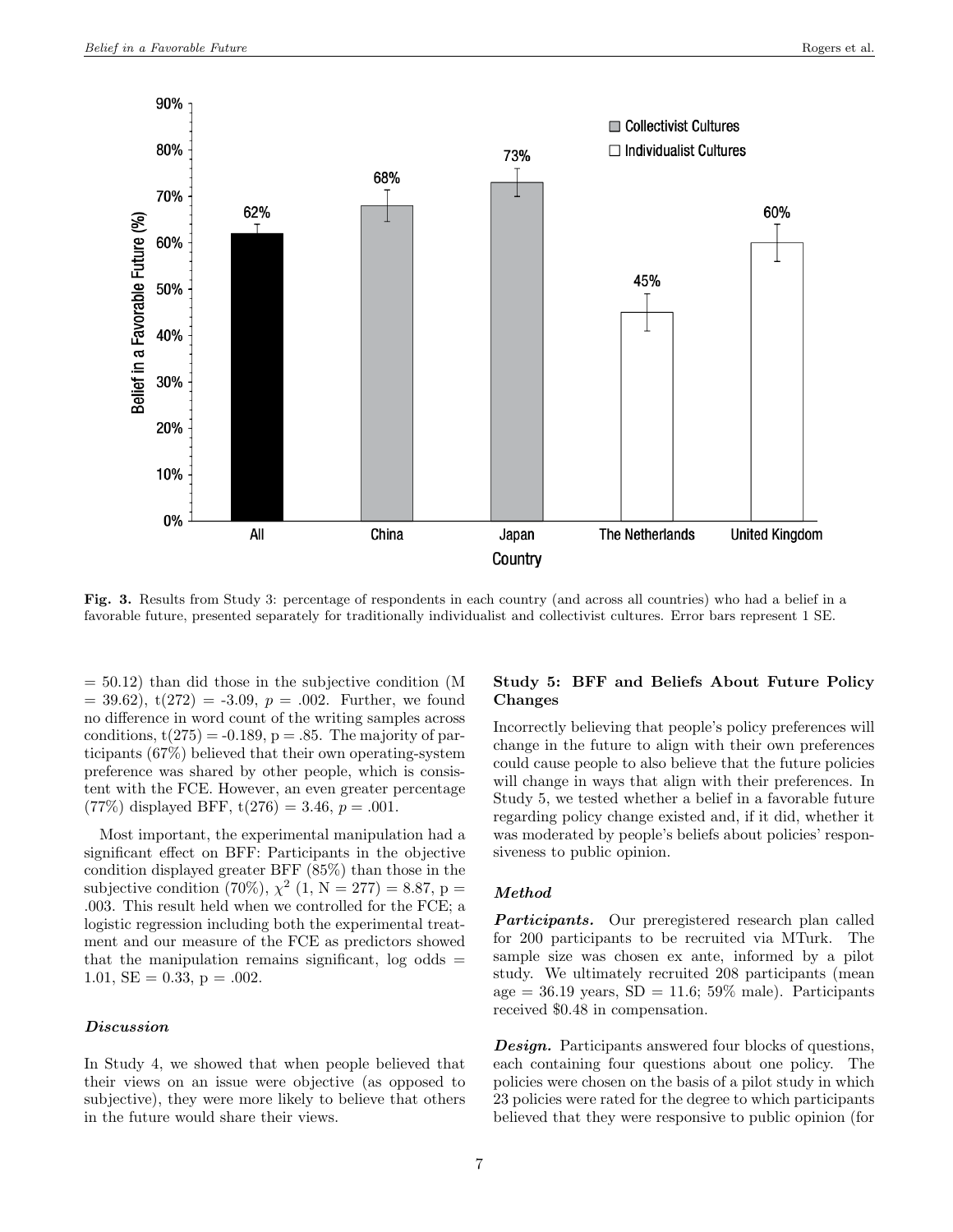more information, see Study S2 in the Supplemental Material). We selected for inclusion in the present study the two policies participants believed were the most responsive to public opinion (the ease or difficulty of legally obtaining marijuana for recreational use and the ease or difficulty of access to same-sex marriage) and the two policies participants believed were the least responsive to public opinion (the permissibility of the National Security Agency, or NSA, monitoring the communications of American citizens and changing the amount of money spent on the military).

In each policy block, participants were asked about their (a) current preferences regarding the policy, (b) their belief about preferences of other people in the future, (c) their belief about how the policy would change in the future, and (d) their belief about how responsive the policy is to public opinion (for the exact questions, see Study S2 in the Supplemental Material). Both block order and question order within blocks were randomized.

### Results

**BFF.** We tested for the presence of BFF using the same method used in the previous studies: We estimated the degree to which people's current preferences biased their beliefs about the views of future others. The participants showed BFF for all four topics, all Kruskal-Wallis  $\chi^2$  (1,  $N = 208$ ) > 19,  $p < .001$  (for complete cross-tabulations, see the Supplemental Material).

Responsiveness to public opinion. Consistent with the results of Study S2, our results showed that, on average, 87% of participants reported that marijuana and same-sex marriage policies were responsive to public opinion, whereas, on average, 40% of participants reported that NSA surveillance and military spending were responsive to public opinion,  $\chi^2$  (1, N = 208) = 17.4,  $p < .001$ .

**BFPC** and policy responsiveness. Participants who believed that a given policy would change in the future in ways that aligned with their current policy preferences were coded as showing BFPC. The preregistered analysis plan described two strategies for testing whether participants believed that policies that are responsive to public opinion would be more likely to show a BFPC than policies that are not responsive to public opinion. The first involved including all participant responses for a given policy, regardless of whether they showed a BFF for the policy. In terms of marijuana policy, 81% of participants showed both a BFF and a BFPC. The same general pattern was apparent for same-sex marriage policy: 83% of participants showed both a BFF and a BFPC. Only 40% of participants showed both a BFF and a BFPC for NSA policy, and only 49% of participants showed both a BFF and BFPC for military-spending policy. The average percentage who showed both a BFF and BFPC for the two policies believed to be highly responsive to public opinion (marijuana legalization and same-sex marriage) was 82%,

whereas the average for the two policies believed to be less responsive to public opinion (NSA surveillance and military spending) was  $45\%, \chi^2$  (1, N = 208) = 10.78,  $p = .001.$ 

The second analysis strategy entailed examining the percentage of participants who showed BFF who also showed a BFPC. This strategy was motivated by the presumption that BFF is a necessary precondition for BFF to lead to BFPC. This strategy showed the same pattern as the other strategy. In terms of recreational marijuana laws, 96% (169 of 176) of participants who showed BFF also showed a BFPC. Same-sex marriage policy showed the same general pattern: 96% (172 of 179) of participants who showed BFF also showed a BFPC. Only 54% (84 of 157) of participants who showed a BFF for NSA surveillance policy also showed a BFPC. And only 60% (101 of 167) of participants who showed BFF for military spending also showed a BFPC. For the two policies believed to be highly responsive to public opinion (marijuana legalization and same-sex marriage), the average percentage of those who showed BFF and who also showed a BFPC was 96% (average numerator and denominator: 170.5 of 177.5). For the two policies believed to be less responsive to public opinion (NSA surveillance and military spending), the average percentage of those who showed a BFF and who also showed a BFPC was 57% (92.5 of 162),  $\chi^2$  (1, N = 208) = 9.94, p = .002.

#### Discussion

Study 5 provided evidence that for policies believed to be responsive to public opinion, BFF may lead people to believe that the policy will change in favorable ways in the future.

# Studies 6a and 6b: Can BFF Contribute to Political Inaction?

Participants were led to believe that their preferred candidate would either win (favorable future) or lose (unfavorable future). If BFF causes inaction, then participants should be less likely to donate when they believe that their preferred candidate will win, and they should be more likely to donate when they believe their preferred candidate will lose. That is, we predicted that BFF would undermine participants' willingness to take action to make that favorable future more likely. Study 6a was a manipulation check testing whether the treatment in Study 6b, a large field experiment involving political donations, actually altered whether people think the future will be favorable.

# Study 6a: pilot test

### Method

Participants. We recruited 352 participants (mean age  $= 33.33$  years,  $SD = 10.59$ ;  $44\%$  female) via MTurk using an announcement offering self-identified Democrats \$0.24 for completing a short survey. It required that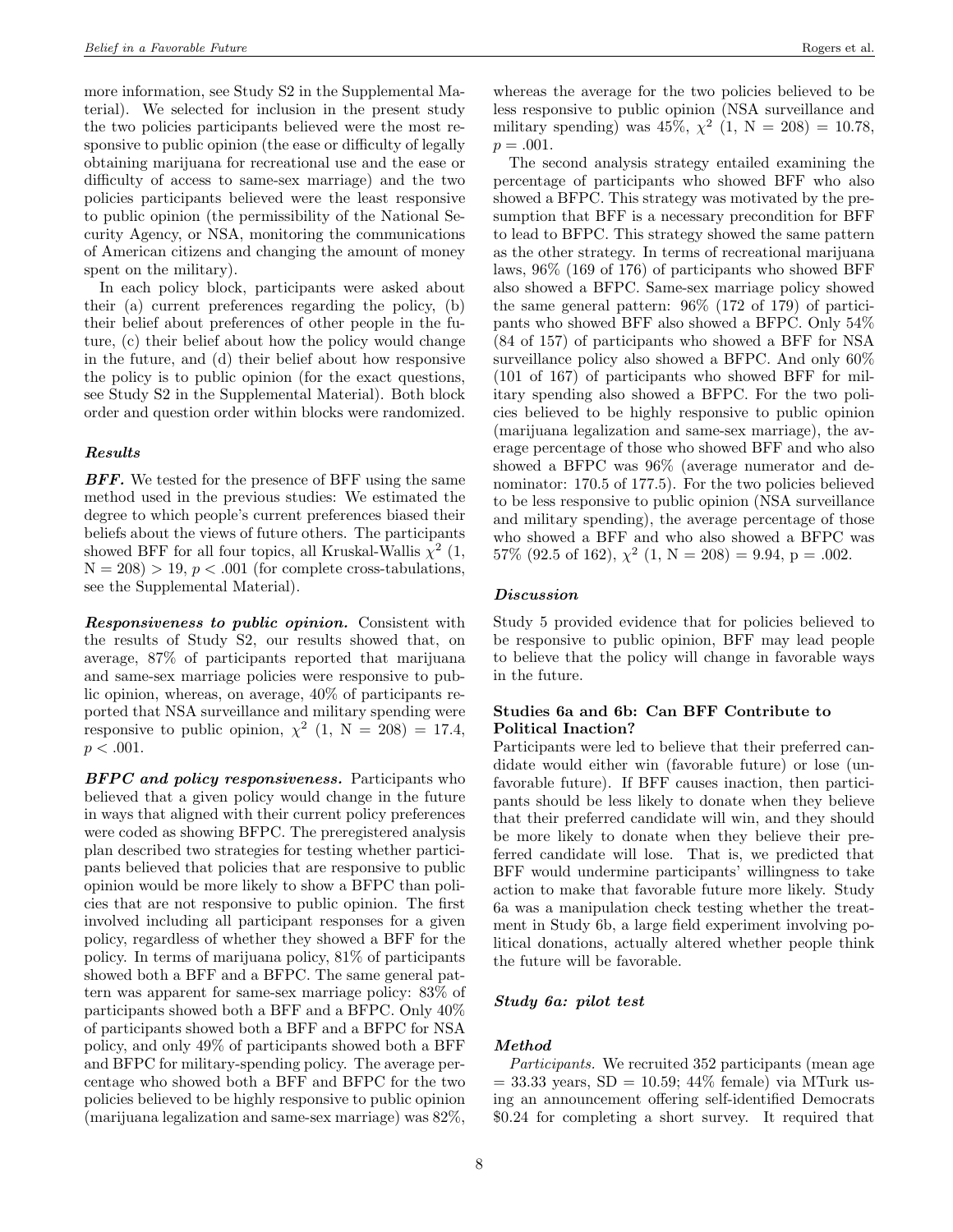participants be located in the United States. The sample size was chosen to ensure adequate power on the basis of a guess about the likely effect size.

Design. Participants were randomly assigned to one of three conditions, and all were presented with the following scenario:

Please imagine that a Democratic candidate is campaigning to be governor of Florida. The election is in a few months. The candidate is running against the current Republican governor, though the Democratic candidate is a former governor who had been elected several election cycles ago.

Participants were then presented with information according to the condition to which they were assigned. Those in the no-BFF condition were told that "A recent poll came out saying that the election was close and that the Democratic candidate was LOSING." Those in the BFF condition were told that "A recent poll came out saying that the election was close and that the Democratic candidate was WINNING." Those in the control condition were not presented with any polling information. After these scenarios were presented, participants were asked, "Given this information, would you say that the Democratic candidate is more likely to win the election or more likely to lose the election?" Participants could choose from two responses: "more likely to win the election" or "more likely to lose the election." Participants then answered demographic questions before completing the survey.

Results. Participants in the BFF condition were more likely to think that their candidate was more likely to win the election (95%) than were those in the no-BFF condition (13%), log odds = 4.84, SE = 0.5,  $p < .001$ , or those in the control condition  $(59\%)$ , log odds = 2.55, SE  $= 0.46, p < .001$ . Participants in the control condition were more likely to think that their candidate would win the election (59%) than those in the no-BFF condition  $(13\%)$ , log odds = 2.29, SE = 0.33,  $p < .001$ .

### Study 6b: BFF field experiment

Method. We sent messages to a total of 660,542 e-mail addresses for people on the fund-raising e-mail list of the Democratic Governors Association (DGA). Of these people, 63,520 had donated to the DGA in the past and 597,022 had not donated in the past. The data did not include age or gender.

Working with a leading online fund-raising consultancy, we developed two e-mails that the DGA distributed to its entire fund-raising e-mail list. The list contained past donors and prospective donors whom the DGA believed were supporters of Democratic candidates and potential donors to Democratic gubernatorial candidates. The e-mails attempted to raise money on behalf of Charlie Crist, the Democratic candidate for governor in Florida in 2014. Charlie Crist was running against the incumbent Republican governor of Florida, Rick Scott. The e-mails were sent on June 30, 2014. The content of both e-mails was based on actual recent polling data. Half of recipients were randomly assigned to the BFF condition  $(n = 330,302)$ . They received an e-mail that read as follows:

BREAKING: A new SurveyUSA poll has Democrats LEADING Rick Scott in Florida, 44-40!!! Now is THE moment to DETHRONE the king of voter suppression and his allies in key battlegrounds.

[NAME],

We have to protect this lead! If we let Scott overtake us, we'll lose this November and risk the White House in 2016—that's a slippery slope we CAN'T afford.

The ONLY way to protect our lead and win is to get a team on the ground to rally our Democratic supporters and protect every single vote. Scott cheated his way into office before—we CAN'T let him do it again.

The other half were randomly assigned to the no-BFF condition  $(n = 330,240)$ . They received an e-mail that read as follows:

BREAKING: A new SurveyUSA Poll has Democrats LOSING to Rick Scott in Florida, 41-42!!! Now is THE moment to DETHRONE the king of voter suppression and his allies in key battlegrounds.

[NAME],

If we fall further behind in Florida and other key battlegrounds, we'll lose this November and risk the White House in 2016—that's a slippery slope we CAN'T afford.

The ONLY way to turn this around is to get a team on the ground to rally our Democratic supporters and protect every single vote. Scott cheated his way into office before—we CAN'T let him and other Republicans do it again.

All other content in the two e-mails was the same (for reproductions of both e-mails and details on the data-hygiene and data-integration strategy, see the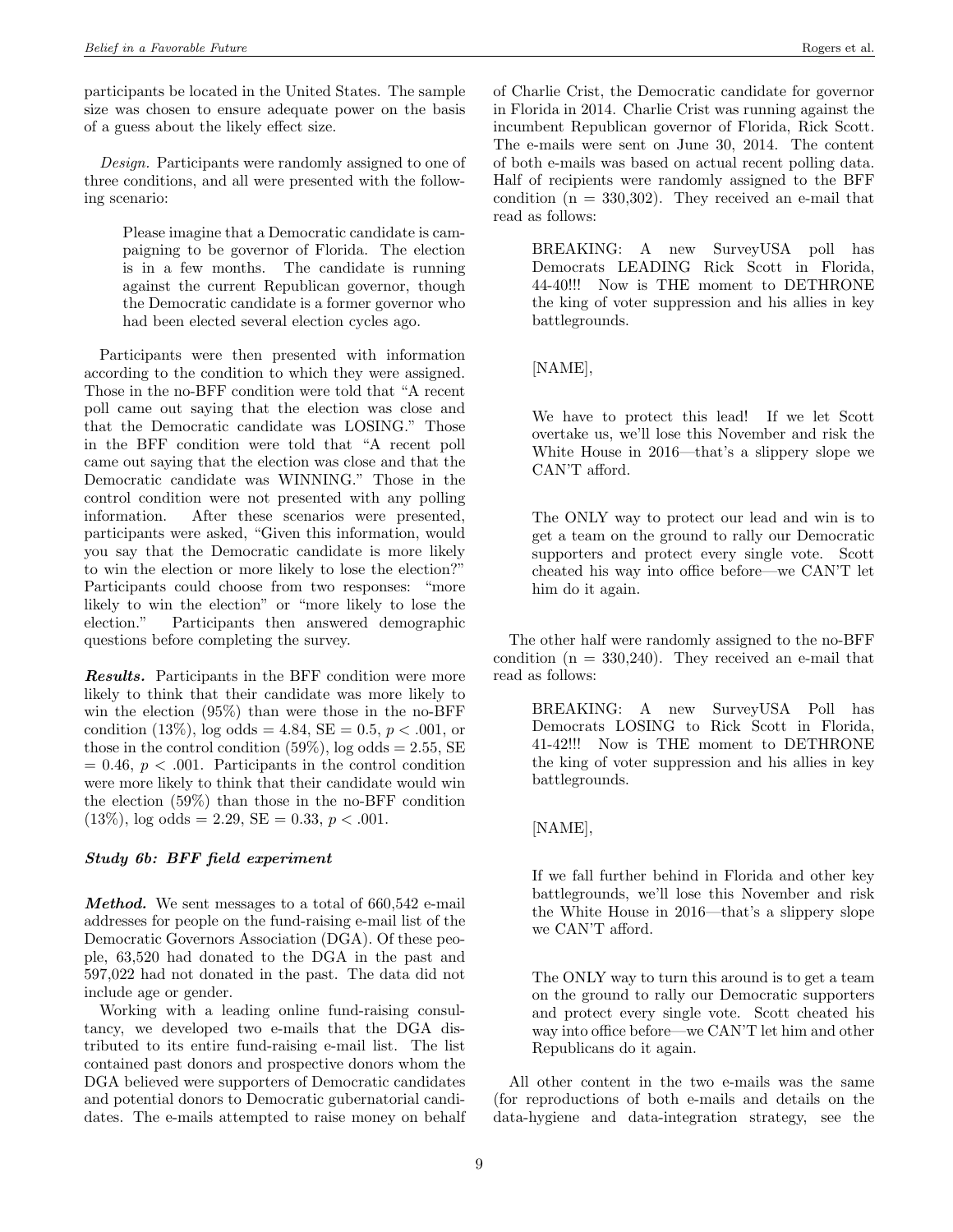Supplemental Material).

Results. Some e-mail clients inform e-mail senders whether e-mails have been viewed. Such e-mails are referred to as having been opened. This is considered a loose proxy for whether recipients read and engage with an e-mail.

We found that, after controlling for whether the donors were new or had donated before (i.e., donor status), participants in the BFF condition (12.05%) were less likely to open the e-mail than participants in the no-BFF condition  $(12.33\%)$ , log odds = 0.026, SE = 0.0075, p = .001. The results for this analysis and the analyses presented later were not substantively affected by whether we controlled for donor status, and the pattern was consistent regardless of donor status (see the Supplemental Material). Note that our low response rates were within the range of industry averages for prospect fundraising lists (M+R Strategic Services, 2016).

In analyses controlling for donor status, we found that participants in the BFF condition (0.25%) were less likely to click on the donations link in the e-mail than were participants in the no-BFF condition (0.30%), log odds  $= 0.17, SE = 0.047, p < .001$ . The pattern was consistent regardless of donor status (see the Supplemental Material). In addition, we found that participants in the BFF condition ( $n = 145, 0.04\%$ ) were less likely to make a donation than were participants in the no-BFF condition (n = 196, 0.06%), log odds = 0.30, SE = 0.11, p = .006. This pattern was also consistent regardless of donor status (see the Supplemental Material).

Participants in the BFF condition donated a total of \$2,954.50, averaging \$20.38 per donation. Participants in the no-BFF condition donated a total of \$4,413, averaging \$22.52 per donation. We found that, after controlling for donor status, BFF participants gave less money than no-BFF participants,  $b = 0.0044$ , SE = 0.0025,  $p = 0.077$ . The test was marginally significant when we used a conservative two-tailed test, but was statistically significant with a one-tailed test,  $p = .039$ , which was appropriate given our directional hypothesis. The difference was driven by past donors and not new donors (see the Supplemental Material).

Discussion. Studies 6a and 6b showed that BFF can discourage people from taking action that could increase the chance that the favorable future actually will arise.

### General Discussion

We demonstrated across six studies that people had a BFF, and that this belief affected their behavior. In Study 1, people believed that their own views on politics (abortion, same-sex marriage, ideology, partisanship, support for Trump), entertainment (interest in the NBA), products (soda, phone operating system), and science (climate change) would be more widely held in the

future than would the beliefs of people with opposing views. Study 2 revealed that BFF was larger in magnitude than the FCE, was distinct from two forms of optimism, and affected financial decisions. Study 3 showed that BFF emerged across cultures. Study 4 revealed that BFF was greatest when people considered their views to be based on objective fact as opposed to subjective taste. Study 5 showed that believing that other people would share one's policy preferences in the future could lead to believing that one's policy preferences would be enacted in the future. Finally, Studies 6a and 6b showed that BFF could reduce people's likelihood of donating money to a campaign that they would like to win.

What other mechanisms might underlie BFF? Because the FCE is larger when people consider the views of others they know rather than others they do not know (Robbins & Krueger, 2005), BFF may also be larger for known or similar others and smaller for unknown or dissimilar others. If anything, this research suggests that our studies may reflect relatively small magnitudes of BFF, because the future others about whom participants projected were vague and unknown. Another possible driver of BFF might be threats to the self, if such threats lead people to defend and bolster their opinions or cultural worldviews; affirming the self may in turn reduce BFF (see Schmeichel & Martens, 2005).

One implication of BFF is that, in addition to believing progress will occur between the present and the future, people may believe that the progress that has been achieved up until today will endure into the future (Fukuyama, 1992; Quoidbach, Gilbert, & Wilson, 2013). This "end of history" belief may reduce people's vigilance to prevent backsliding and decline. In Study 2, Trump detractors believed there would be even more Trump detractors in a year, whereas Trump supporters believe there would be even more Trump supporters in a year. Indeed, Study 6b shows that BFF can undermine people's motivation to take costly action today to bring about the desired state tomorrow. This is inconsistent with other biases that increase people's likelihoods of committing to prosocial behaviors when they think about the future (Rogers & Bazerman, 2008). In results consistent with the idea that the BFF may lead to inaction, Bain, Hornsey, Bongiorno, Kashima, and Crimston (2013) found that changing people's beliefs about what will occur in the future changes their likelihoods of taking action today. People in poorly matched relationships (with partners, religions, or jobs) may be too reluctant to move on because they believe that their counterpart will eventually change to see their side; people who support (or oppose) a political issue (e.g., legalizing recreational marijuana use) might underestimate the strength of opposition to their views in the future. Ironically, BFF can undermine the likelihood that people will actually make their more favorable futures come to fruition.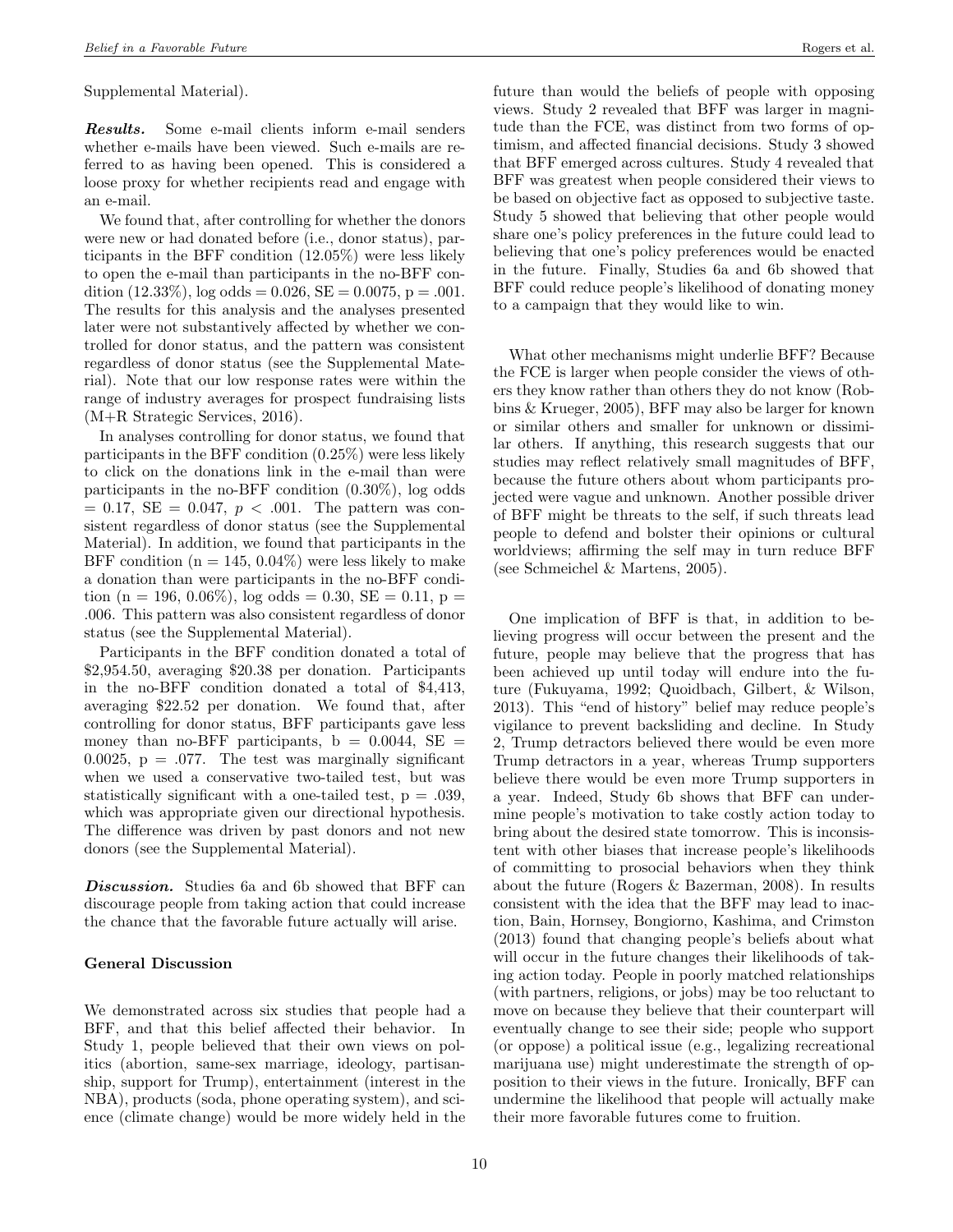# Action Editor

Bill von Hippel served as action editor for this article

## Author Contributions

All the authors were involved in the design of Studies 1, 2, 4, 5, and 6a. T. Rogers and M. I. Norton designed Study 3. T. Rogers and D. A. Moore designed Study 6b. T. Rogers oversaw analysis of Studies 1, 3, 5, 6a, and 6b, with input from M. I. Norton and D. A. Moore. D. A. Moore analyzed Studies 2 and 4. All the authors approved the final version of the manuscript for submission.

## Acknowledgements

We thank Adan Acevedo, Carly Robinson, Avi Feller, Sam Skowronek, Gonzalo Pons, and Alec Yeh for data assistance and Anne Lewis Strategies and the Democratic Governors Association for Study 6b collaboration.

# Declaration of Conflicting Interests

The authors declared that they had no conflicts of interest with respect to their authorship or the publication of this article.

# Funding

This research was supported by Harvard Kennedy School's Center for Public Leadership and by Harvard Business School.

# Supplementary Material

Additional supporting information can be found at http://journals.sagepub.com/doi/suppl/ 10.1177/0956797617706706

# Open Practices

All data and materials have been made publicly available via the Open Science Framework and can be accessed at https:// osf.io/w38qr. The design and analysis plans for Studies 1, 2, 4, and 5 were preregistered at the Open Science Framework and can be accessed at https://osf.io/e7hvk/ (Study 1), https:// osf.io/xuebw/ (Study 2), https://osf.io/w38qr/ (Study 4), and https://osf.io/eyype/ (Study 5). The complete Open Practices Disclosure for this article can be found at http://journals .sagepub.com/doi/suppl/10.1177/0956797617706706. This article has received badges for Open Data,

Open Materials, and Preregistration. More information about the Open Practices badges can be found at https://www.psychologicalscience.org/ publications/badges.

## Note

1. Researchers debate whether the FCE is "truly false" because it is normatively appropriate for people to incorporate their own views when estimating the views of a population in which they are included (Dawes, 1989; Krueger & Zeiger, 1993).

### **REFERENCES**

- Bain, P. G., Hornsey, M. J., Bongiorno, R., Kashima, Y., & Crimston, D. (2013). Collective futures: how projections about the future of society are related to actions and attitudes supporting social change. Personality and Social Psychology Bulletin, 39, 523539.
- Carville, J. (2009). 40 more years: How the Democrats will rule the next generation. New York, NY: Simon & Schuster.
- Dawes, R. M. (1989). Statistical criteria for establishing a truly false consensus effect. Journal of Experimental Social Psychology, 25, 117.
- Epley, N., Morewedge, C. K., & Keysar, B. (2004). Perspective taking in children and adults: Equivalent egocentrism but differential correction. Journal of Experimental Social Psychology, 40, 760768.
- Fischer, R., & Chalmers, A. (2008). Is optimism universal? A meta-analytical investigation of optimism levels across 22 nations. Personality and Individual Differences, 45, 378382.
- Fiske, S. T., & Taylor, S. E. (2013). Social cognition: From brains to culture. London, England: Sage.
- Fukuyama, F. (1992). The end of history and the last man. New York, NY: Simon & Schuster.
- Gilovich, T., Kerr, M., & Medvec, V. H. (1993). Effect of temporal perspective on subjective confidence. Journal of Personality and Social Psychology, 64, 552560.
- Hamburger, T., & Wallsten, P. (2006). One party country: The Republican plan for dominance in the 21st century. Hoboken, NJ: Wiley.
- Harris, A. J. L., & Hahn, U. (2011). Unrealistic optimism about future life events: A cautionary note. Psychological Review, 118, 135154. doi:10.1037/a0020997